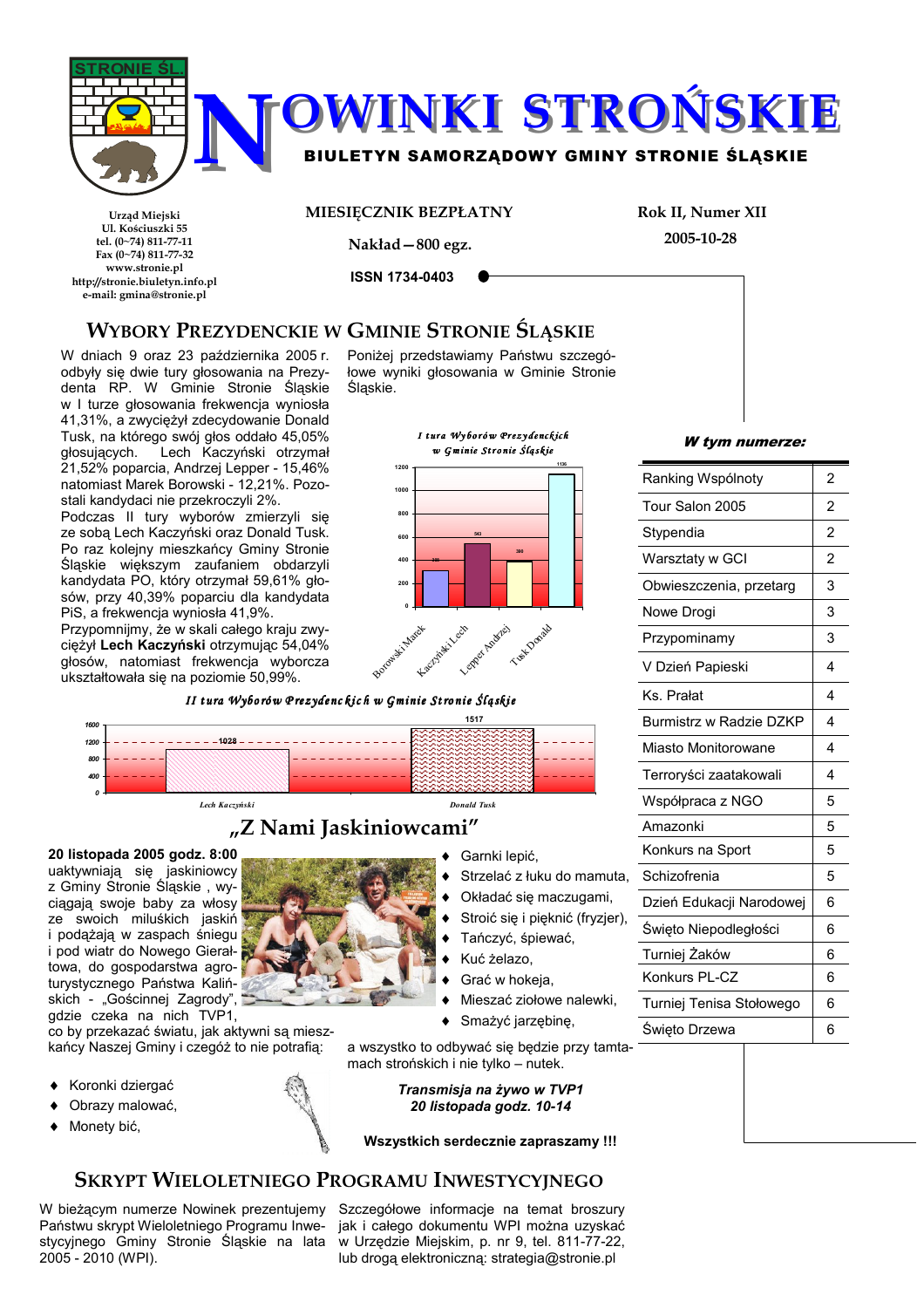#### NAJLEPIEJ INWESTUJĄCE GMINY – RANKING "WSPÓLNOTY"

Gmina Stronie Śląskie po raz kolejny została sklasvfikowana w czołówce najlepiej inwestujących gmin w Polsce. Tym razem powodem do dumy jest ranking czasopisma samorządu terytorialnego

"WSPÓLNOTA". W tym zestawieniu obeimujacym wydatki majatkowe i inwestycyjne w przeliczeniu na jednego mieszkańca w roku 2004 - Gmina Stronie Śląskie zajęła 14 miejsce.

Warto podkreślić, że z województwa dolnoślaskiego w rankingu znalazły się tylko dwie inne miejscowości: Pieńsk i Mirsk.

#### Ranking wydatków inwestycyjnych Wspólnoty w kategorii "małe miasta"



W dniach 19 - 22 października w Poznaniu odbyły się kolejne, XVI już,<br>Międzynarodowe Targi Turystyczne TOUR SALON 2005. W tych największych w Polsce targach turystycznych wzięło udział ponad 600 wystawców z kilkudziesięciu krajów reprezentujących wszystkie kontynenty. Jak co roku organizatorzy przygotowali wiele ciekawych propozycji, a wśród nich kilka zupełnie nowych.

Wprowadzony w ubiegłym roku dzień branżowy spotkał się z entuzjastycznym przyjęciem ze strony uczestników targów. Dlatego też w tym roku dla zwiedzających, zawodowo związanych z turystyką, zarezerwowane zostały dwa pierwsze dni targów (19 i 20 października). Z zaproszenia do zwiedzenia ekspo-

# **STRONIE SLASKIE I ASKIE**

zycji targowych w pierwszym dniu skorzystało przeszło 2 000 profesjonalistów.

Gmina Stronie Śląskie była reprezentowana podczas targów przez Burmistrza Stronia Śląskiego oraz pracowników Biura Promocji Urzędu Miejskiego pawilonie starostwa kłodzkiego W "Ziemia Kłodzka". Na stoisku Naszei Gminy były prezentowane: oferta turystyczna, w szczególności: atrakcje turystvczne, baza noclegowa, rękodzieło, a także oferta inwestycyjna. Wyświetlany był również film promocyjny Gminy Stronie Ślaskie.

Mamy nadzieję, że uczestnictwo w targach przyczyni się do promocji Naszei Gminy oraz wzrostu liczby turystów odwiedzających ten region.

#### **WARSZTATY KOMPUTEROWE**



W dniu 15 września br. upłynał termin składania wniosków o stypendia szkolne i zasiłki szkolne. Przyjęto 265 wniosków o przyznanie stypendium szkolnego, 42 osoby nie zakwalifikowały się z powodu przekroczenia kryterium dochodowego lub złożenia wniosku po terminie. Stypendium szkolne przyznano dla 223  $os<sub>0</sub>$ 

Stypendium szkolne udzielone zostało na okres trzech miesiecy tj. od września do listopada. Miesieczna wysokość stypendium na jedno dziecko to kwota 57zł. Stypendium szkolne zostało przyznane w formie pieniężnej lub rzeczowej.

## **STYPENDIA**

#### **Stypendia Burmistrza**

Z dniem 30 września upłynął termin składania wniosków o stypendium naukowe, sportowe, artystyczne przyznawane przez Burmistrza Stronia Śląskiego. Wpłynęło 20 wniosków w tym: 18 naukowych i 2 sportowe. Zakwalifikowało się 17 osób: gimnazjum: Krzysztof Mrozek, Katarzyna Palichleb, Martyna Biała, Tomasz Lizurej, Paulina Smolarczyk, Nela Urbanek, Monika Cichoń, Daria Skiba, ponadgimnazjalna: Agnieszka Zbela, Kamila Błachut, Dominika Tomczyk, student: Elżbieta Nakraszewicz, Izabela Szozda, Monika Ceglarska, Sylwia Dec, sportowe: Rafał Ślifirz, Anna Ryczek.



Zakończył się już drugi cykl warsztatów szkoleniowych z zakresu podstawowej obsługi komputera, organizowanych przez Gminne

Centrum Informacji w Stroniu Śląskim. Cykl warsztatów trwa miesiąc i obejmuje 18 godzin zajęć praktycznych z komputerem. Obecnie trwają zapisy na kolejne zajęcia, których rozpoczęcie planowane jest na połowę listopada. Więcej informacji można uzyskać w GCI, mieszczącym się w budynku gimnazium lub pod nr telefonu: 814-32-42

#### ZAPRASZAMY!!!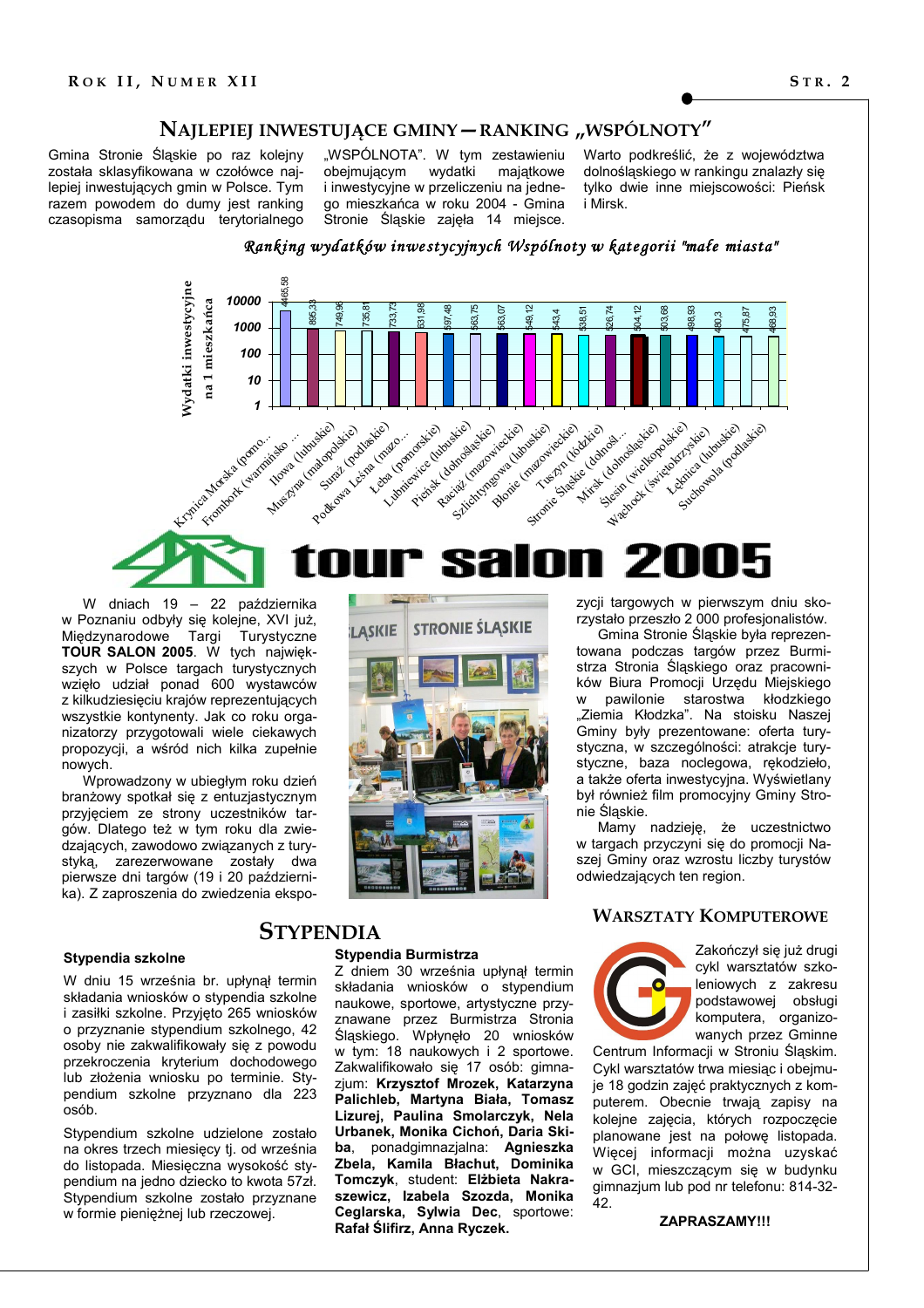#### **OBWIESZCZENIE** O WSZCZĘCIU POSTĘPOWANIA

W dniu 24.10.2004 r. zostało wszczęte postępowanie administracyjne w sprawie wydania decyzii o środowiskowych uwarunkowaniach przedsiewziecia polegającego na budowie kanalizacji sanitarnej w miejscowościach Stronie Śl., Goszów, Stary Gierałtów, Nowy Gierałtów, Bielice, Stronie Lasy na działkach:

#### Stronie Śl. 369, 364, 145, 364,

Goszów 47/5, 43/5, 32/25, 32/4, 32/36, 32/35, 37, 36/2, 32/3, 39/1, 54, 56, 62/1, 63/3, 67/1, 81/2, 88, 86, 90, 98, 65/1, 91, 97, 87, 68/4, 68/3, 38/3, 93, 96/2, 115/-2, 115/1, 116/2, 173/1, 118/4, 120, 123, 129/2, 129/3, 172, 125, 156, 153, 114/3, 157, 158, 160, 124, 122, 174/1, 68/5, 85, 155, 152, 65/2, 159, 89, 99, 100, 32/2, 43/2, 92, 63/1, 66, 33/1, 36/1, 40, 71, 39/2, 123, 62/2, 95, 79, 47/4, 94, 173/4/135, 36/2 32/3

Stary Gierałtów 2, 3, 4, 5, 8, 9, 10/1, 17/1, 17/2, 18/2, 18/1, 21, 19, 11, 12, 29/2, 27, 14, 89, 45, 50, 52, 54, 80, 82, 89, 45, 50, 47/2, 46/3, 597/1, 72, 71, 55/2, 73, 64/1, 65, 105/3, 66/2, 66/18, 66/16, 66/14, 66/12, 66/7, 62/3, 105/4, 364/2, 111, 112/4, 115, 124, 123/2, 112/3, 113/2, 113/3, 113/4, 105/6, 324/2, 327, 363, 167, 360/3, 351/4, 350/2, 335, 333/2, 350/1, 330/8, 328/1, 330/9, 330/10,

#### **BURMISTRZ STRONIA ŚLASKIEGO OGŁASZA PRZETARG** NIEOGRANICZONY O WARTOŚCI POWYŻEJ 130 000 EURO NA:

Utrzymanie w czystości miasta i Gminy Stronie Śląskie oraz odśnieżanie dróg w okresie od 1 stycznia 2006 roku do 31 grudnia 2007 roku.

Termin składania ofert pisemnych do dnia 2005-12-17, do godz. 12.00 Szczegółowy zakres robót określa specyfikacja istotnych warunków zamówienia.

Informacje dotyczące przetargu i specyfikacji istotnych warunków zamówienia

#### PRZEKSZTAŁCENIE PRAWA

#### UŻYTKOWANIA WIECZYSTEGO

Osoby fizyczne, będące w dniu 13 października br. użytkownikami wieczystymi nieruchomości zabudowanych na cele mieszkaniowe lub zabudowanych garażami albo przeznaczonych pod tego rodzaju zabudowę oraz nierumogą wystąpić chomości rolnych, z żądaniem przekształcenia prawa użytkowania wieczystego tych nieruchomości w prawo własności.

Roszczenie  $t_{\Omega}$ należy zgłosić do 31 grudnia 2012 r.

Szczegółowe informacje oraz druk wniosku można uzyskać w Referacie gospodarki nieruchomościami i spraw wiejskich (pok. Nr 12, te. 811-77-15, e-mail: nieruchomości@stronie.pl) oraz na stronach internetowych Urzędu Miejskiego (www.stronie.biuletyn.info.pl).

172, 334, 160/1 160/12, 160/9, 356/1, 356/2, 358, 355, 354, 161/1, 147, 158, 155, 156, 164/2, 173, 179/3, 180/1, 187/3, 187/4, 191/-4, 191/3, 330/2, 317, 325, 326, 306, 307, 308, 211/3, 211/2, 212, 315, 202, 194/6, 204/3, 207, 206/4, 216/6, 215/1, 215/2, 216/-5, 216/1, 201/1, 201/3, 201/4, 214/3, 214/1, 204/2, 204/4, 217/2, 219/2, 220, 224/1, 224/-2, 226, 293, 225, 228, 230, 232, 223, 243, 248, 236/1, 234, 231, 281/4, 281/2, 275/2, 281/3, 281/5, 281/6, 274/3, 270, 272, 245/1, 245/3, 245/3, 266/4, 261/2, 15, 26, 6, 13, 95, 190, 227, 229, 233, 246, 250, 295, 302, 321,  $329. 109. 110. 114. 123/1. 123/2. 153. 161/6.$ 165, 166, 168, 178, 180/2, 186, 191/4, 211/1, 244, 242/1, 249/3, 266/5, 273, 280, 316/1, 32, 332, 340, 351/2, 352/1, 353, 359, 360/4, 47/1, 48, 51/1, 63, 64/2, 67, 7, 79, 81, 86, 188, 351/3, 367, 19, 108, 362, 200, 193, 310, 281/7, 34, 333/1, 205, 218, 241, 87, 163, 116, 92, 194/2, 336/211, 93, 245/2, 259, 370/203, 311/3, 52, 54, 80, 82.

Nowy Gierałtów 7, 23/2, 2, 8, 9/2, 29, 13/3, 11, 14/2, 14/4, 10, 77/1, 77/4, 75, 78, 79/3, 79/2, 82, 24/6, 27, 83/2, 83/3, 83/4,<br>83/1, 30/2, 40/2, 30/3, 30/5, 30/4, 95/10, 96/3, 96/6, 97, 90, 96/2, 92, 96/4, 96/5.54/6, 38, 57, 137/2, 58, 59/6, 59/3, 59/5, 39/4, 40/3, 40/1, 39/3, 64/1, 66/4, 66/2, 66/8, 67/3, 69/18, 67/5, 67/6, 141/153, 71, 154/5, 43/2, 44, 45, 100, 101, 105, 108, 106/1, 123, 126, 14/5, 122, 128, 66/3, 121, 112, 116, 117,

119, 120, 107/2, 124, 99/1, 99/2, 99/3, 10- $9/1$ , 109/2, 173, 154/4, 160/2, 168/1, 141/2, 150/2, 150/3, 154/9, 160/1, 164/2, 127/1, 127/2, 150/1, 154/8, 67/5, 137/3.

Bielice 11/2, 11/4, 53, 47/3, 47/2, 46/3, 46/4, 24/2, 24/1, 32/4, 36, 39, 46/2, 34/1, 35, 15, 14/2, 49, 11/3, 95/2, 48, 28, 30, 88/7, 88/6, 91/6, 91/5, 91/4, 91/3, 88/4, 139/2, 150/6, 71, 81, 76/1, 77, 78, 80, 76/2, 47/4, 96, 99, 102, 103, 105/1, 105/2, 107, 108, 121, 122, 124, 126, 95/3, 101/1, 101/2, 104, 114, 139/3, 140/2, 134/2, 134/3, 139/1, 88/2, 150/5, 151/2, 125/1, 125/2, 134/1, 34/2,  $32/5.89$ 

**Stronie Lasy 167/1, 78/167** 

Informacji udziela Referat gospodarki przestrzennej, infrastruktury technicznej i ochrony środowiska Urzędu Miejskiego w Stroniu Śl. ul. Kościuszki 55, pok. nr 8 tel. (074) 811 77. 14.

Wszystkich zainteresowanych zawiadamiamy, że w terminie 14 dni od daty publicznego ogłoszenia niniejszego postanowienia, można wnosić uwagi do w/w inwestvcii.

Na niniejsze postanowienie nie służy zażalenie, strona może zaskarżyć postanowienie tylko w odwołaniu od decvzji.

# **OGŁOSZENIE O PRZETARGU**

można otrzymać w Urzędzie Miejskim w Stroniu Śląskim, pok. nr 8, pon-pt w godz. 8.00-15.00.

Oferty należy składać osobiście w Urzędzie Miejskim w Stroniu Śląskim, pok. nr 15 lub przesłać na adres:

Urząd Miejski ul. Kościuszki 55

57-550 Stronie Ślaskie

tel. (074) 811-77-11

Otwarcie ofert nastąpi w części jawnej przetargu w dniu 2005-12-17 o godz. 12.00 w siedzibie Zamawiającego, pokój nr 17, w obecności oferentów lub ich przedstawicieli.

#### **NOWE DROGI**

W bieżącym roku na terenie Naszej Gminy przybyły kolejne odcinki dróg. W Goszowie (kierunek g. Łysiec) został oddany do użytku niespełna 1,5 km odcinek drogi gminnej. Inwestycja kosztowała przeszło 450 tys. zł. Z tej kwoty 100 tvs. zł pochodziło z dotacji, z rezerwy celowej budżetu państwa na usuwanie skutków klęsk żywiołowych.



Goszów droga przed modernizacją

# **PRZYPOMINAMY**

◆ Przypomina się o konieczności przedłużenia umów na użytkowanie kwater grzebalnych na cmentarzu komunalnym w Stroniu Śląskim. Przedłużenia wymagają kwatery zajęte pod pochówek w roku 1985 i wcześniej. Opłata za przedłużenie użytkowania kwatery na okres kolejnych 20 lat wynosi 200 PLN.

◆ Przypominamy o zbliżającym się terminie płacenia czynszu dzierżawne $oraz$ podatków lokalnych go za IV kwartał - do 15 listopada br.

+Straż Miejska przypomina o obowiazku utrzymania porzadku wokół swoich posesii. Nie dokonanie tego obowiązku grozi karą pieniężną.

◆ Zabrania się umieszczania plakatów, afiszy itp. za wyjatkiem miejsc do tego przeznaczonych (tablice informacyine) za zgoda właściciela tablic.

W ramach inwestycji drogowych "położony" został również przejazd do garaży na ul. Żeromskiego.



Goszów droga po modernizacji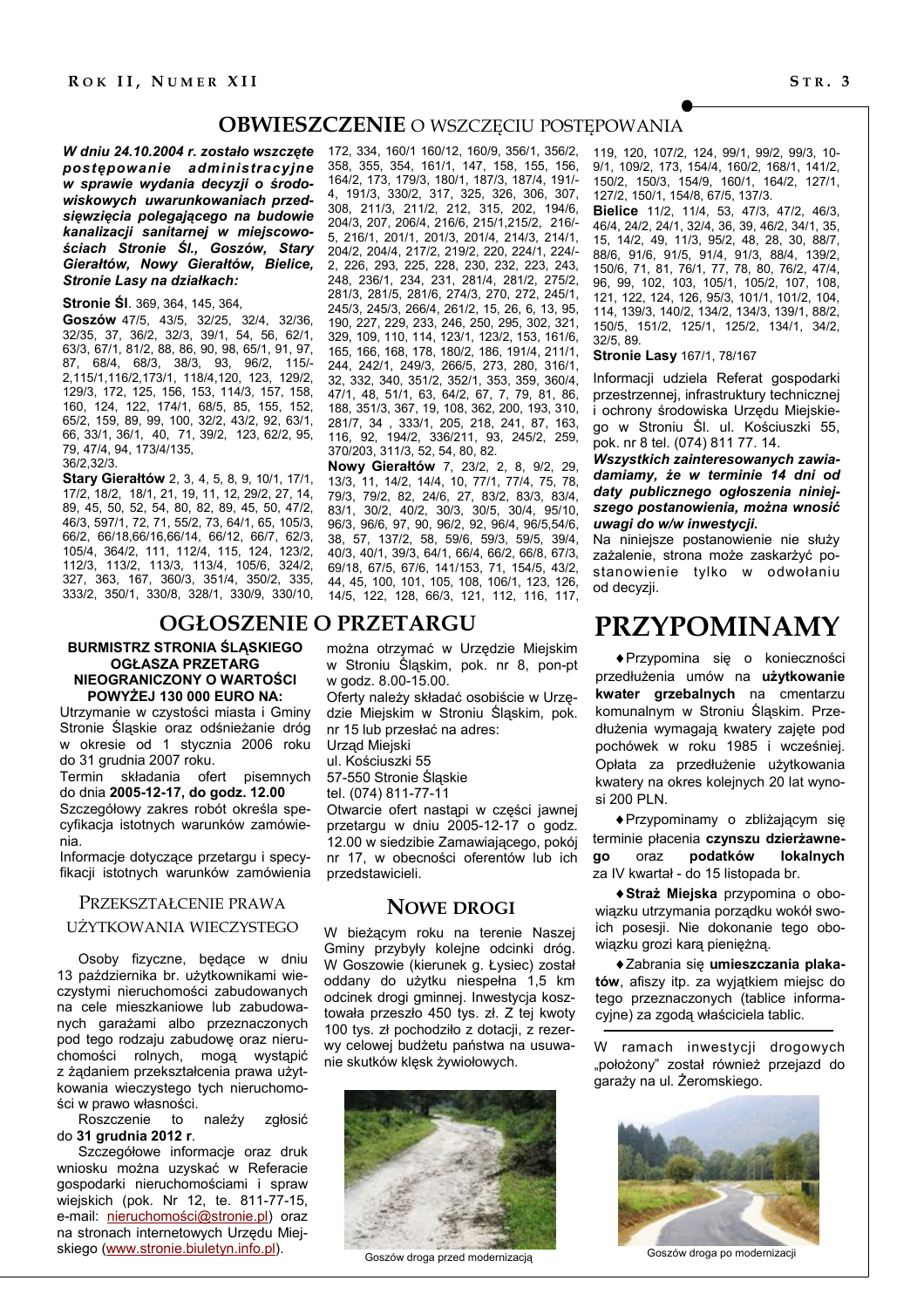#### V DZIEŃ PAPIESKI W STRONIU ŚLASKIM



cy Stronia Ślaskiego pełni są podziwu dla życia i misii Jana Pawła II pokazał już tłumny marsz żałobny zorganizowany tuż po<br>śmierci Papieża Polaka. Podobnie było

16.10.2005, kiedy to tłumy wiernych zjawiły się w kościele parafialnym w Stroniu Śląskim z okazji V Dnia Papieskiego podczas wieczornego nabożeństwa rozpoczynającego się w godzinę śmierci Naszego Papieża, w dniu objecia przez niego pontyfikatu 27 lat temu. Elementem wyjatkowym nabożeń-

To, że mieszkań- stwa było wykonanie trzech utworów przez zgromadzony zespół miejscowego Chóru Parafialnego, Scholi Młodzieżo-<br>wej, gierałtowskich "Siekiereczek", Miejskiej Orkiestry Detej i zespołu "MY". Wykonanie m.in. ulubionej przez papieża "Barki" powstało z iniciatywy Anny Mizery, Piotra i Filipa Bułacińskich, aranżacją utworu zajął się dyrygent całego zespołu Kazimierz Garbowski. Organizacją całości zajęło się strońskie Centrum Sportu i Rekreacji.

> Wiadomo również, że trwają już przygotowania do koncertów bożonarodzeniowych oraz koncertu z okazji Dnia Niepodległości.

> Jednocześnie zachęcamy dzieci i młodzież z Naszei Gminy do uczestnictwa w strońskich zespołach muzycznych.

#### **BURMISTRZ W RADZIE DZKP**

Burmistrz Stronia Ślaskiego Zbigniew Łopusiewicz został członkiem Rady Dolnośląskiego Zespołu Parków Krajobrazowych. organu opiniodawczo doradczego przy Dyrektorze Dolnoślaskiego Zespołu Parków Kra-



Celem funkcjonowania Rady jest wspieranie działań na rzecz zachowania, popularyzowania właściwego wykorzystania i. zasobów przyrody, walorów krajobrazowych, historycznych i kulturowych parków krajobrazowych województwa dolnośląskiego.

#### Terroryści zaatakowali Czarną Góre

Celem ćwiczeń było wypracowanie praktycznych metod postepowania i współpracy podczas akcji ratowniczej z udziałem wielu podmiotów ratowniczych i służb wspomagających, a także sprawdzenie poziomu wyszkolenia i umiejetności współpracy ratowników wysokościowych z różnych podmiotów ratowniczych podczas ewakuacji osób znajdujących się na kolei linowokrzesełkowej. Dodatkowo przeprowadzono ćwiczenia związane z budową miasteczka ratowniczego przez Państwową Straż Pożarną, symulację katastrofy lotniczej czy prowadzenie pościgu osób poszukiwanych przez Policję.

#### TAAAKA RYBA



Mieszkaniec Naszej Gminy Pan Rafał Masiewicz złowił na zbiorniku w Otmuchowie przepiekny okaz szczupaka. Ryba o długości 91 cm ważyła 7 kg, niestety nie wiemy czy była smaczna

#### **GRATULUJEMY!!!**

#### **KS. PRAŁAT**



W dniu 2 października ks. Stefan Witczak, znany wszystkim jako "ks. Kruszynka" został mianowany przez Papieża PRAŁATEM. Nominację uroczyście wręczył ks. Biskup Ignacy Dec. Tytuł prałata jest tytułem honorowym wyższych duchownych, nadawany z woli samego Ojca Świętego. Należy podkreślić, że obecnie ks. Kruszynka jest jedynym prałatem na Ziemi Kłodzkiei

#### **GRATULUJEMY!!!**

#### **MIASTO MONITOROWANE**

Na terenie Stronia Ślaskiego w 2002 roku został oddany do użytku system monitoringu wizyjnego, w którego skład wchodzi 8 kamer obrotowych zlokalizowanych na terenie miasta. Monitoring sfinansowany został ze środków Banku Światowego z Projektu Likwidacji Skutków Powodzi.



System monitoringu wizyjnego na terenie miasta Stronie Śląskie oprócz funkcji przeciwpowodziowej pełni również rolę skutecznego systemu powiadamiania w sytuacjach zagrożenia (minimalizacja przyczyn i skutków lokalnych zagrożeń) oraz wpływa na poprawę bezpieczeństwa publicznego mieszkańców.



Monitoring znacznie przyczynił sie do ograniczenia przestepczości w Naszej Gminie. Jak wynika z danych Komisariatu Policii w Ladku Zdr. w okresie od 2000 do 2004 roku o 46,1% spadła przestępczość w kategoriach: kradzieży, włamań, rozboiów oraz bójek i pobić. W bieżącym roku, przy pomocy kamer, Straż Miejska w Stroniu Śląskim wykryła 19 wykroczeń oraz 3 przestępstwa. Materiały dotyczące przestępstw zostały przekazane do policii.

# działającego jobrazowych.



W dniu 30.09.2005 r. w Ośrodku Górskim "Czarna Góra" odbyły się międzynarodowe ćwiczenia "Czarna Góra 2005". Organizatorem ćwiczeń była Państwowa Straż Pożarna przy współudziale Ośrodka Górskiego "Czarna<br>Góra", Policji, Sudeckiego Oddziału Straży Granicznej, Powiatowego Pogotowia Ratunkowego, Górskiego Ochotniczego Pogotowia Ratunkowego, Dolnośląskiego Urzędu Wojewódzkiego, Starostwa Powiatowego w Kłodzku oraz Urzedu Miejskiego w Stroniu Śląskim. W pokazach ratowniczych wzięła udział



grupa Górskiego Ochotnicze-Pogotowia go Ratunkowego (Horska Sluzba) z Republiki Czeskiej.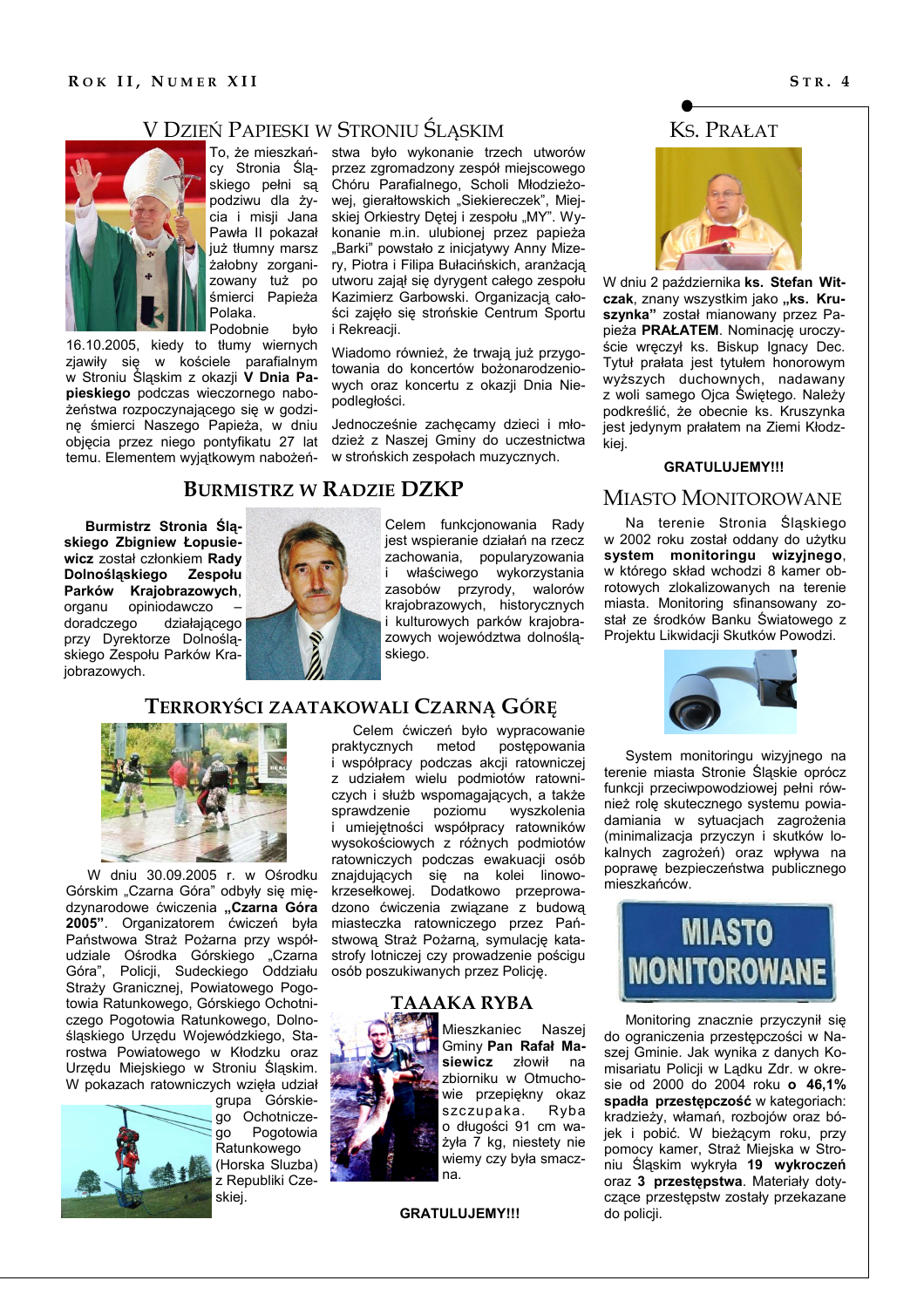ROK II, NUMER XII



#### PROGRAM WSPÓŁPRACY

Gmina Stronie Śląskie wspólnie z przedstawicielami organizacji pozarządowych działających na terenie Naszej Gminy opracowali projekt Programu Współpracy Gminy Stronie Śląskie z organizacjami pozarządowymi na 2006 rok. Program określa zakres i formy tej współpracy. Projekt uchwały zostanie przekazany do Komisji Rady Mieiskiei w celu zaopiniowania.

#### **BAZA ORGANIZACJI**

Obecnie jest tworzona baza organizacji pozarządowych, która dostępna będzie w Urzędzie Miejskim oraz na stronie internetowej. Wszystkie organizacje pozarządowe zainteresowane współ-

#### **WSPÓŁPRACA Z NGO**

praca z Gmina oraz obecnościa w tworzonej bazie prosimy o kontakt: Urząd Miejski - pok. Nr 9, tel. 811-77-22, e-mail: strategia@stronie.pl

#### POWOŁANIE PEŁNOMOCNIKA

W dniu 25 października Burmistrz Stronia Śląskiego powołał Pełnomocnika ds. współpracy z organizacjami pozarzadowymi. którym został Bogdan Birówka. Do zadań Pełnomocnika należy koordynacja współpracy Gminy Stronie Ślaskie z organizaciami pozarządowymi, a w szczególności:

 $1$ Organizowanie współpracy o charakterze pozafinansowym z organizacjami pozarządowymi;

ngo

Tworzenie bazy danych o organi- $2<sub>1</sub>$ zacjach pozarządowych;

Przetwarzanie informacji o organi- $3<sub>1</sub>$ zacjach pozarządowych w zakresie współpracy w realizacji wybranych zadań<sup>.</sup>

4. Udostępnianie organizacjom pozarządowym informacji o możliwościach pozyskiwania środków zewnętrznych,

Przygotowanie projektów rocznych  $5^{\circ}$ programów współpracy Gminy Stronie Śląskie z organizacjami pozarządowymi:

Monitorowanie realizacji rocznych 6. programów współpracy Gminy Stronie Śląskie z organizacjami pozarządowymi

#### "AMAZONKA" - DZIELNA, SPRAWNA, WALCZĄCA.

Kłodzkie Stowarzyszenie "Amazonki" działalność. rozpoczęło swoja "Amazonki" skupiają kobiety po zabiegu mastektomii zamieszkałe na terenie wszystkich gmin Ziemi Kłodzkiej.

Celem Stowarzyszenia iest udzielanie wsparcia psychicznego i fizycznego kobietom dotkniętym chorobą nowotworową piersi, zarówno w jej początkowym stadium, jak też po leczeniu onkologicznym i ułatwienie powrotu do normalnej aktywności życiowej.

Wobec faktu, że chore kobiety maja utrudniony dostęp do specjalistycznej pomocy, jednym z podstawowych zadań, które Stowarzyszenie pragnie urzeczywistnić, to usytuowanie punktów rehabilitacyjnych tak, aby dostęp do nich był łatwy i pozwalał na systematyczne i zgodne z potrzebami korzystanie z pomocy psychologa, rehabilitanta czy masażysty. Liczebność kobiet skupionych w Stowarzyszeniu stwarza po-

#### **KONKURS OFERT - SPORT**

#### Burmistrz Stronia Śląskiego ogłasza Il otwarty konkurs na realizację w 2005 r. zadania publicznego

w zakresie kultury fizycznej i sportu.

Przedmiotem konkursu jest organizacja powszechnych zajęć sportowych na terenie Gminy Stronie Śląskie.

#### Na realizacie zadania przeznaczono kwote 27 000 PLN brutto

Oferty należy składać w sekretariacie Urzędu Miejskiego w pok. Nr 15, w terminie do dnia 04.11.2005 r. do godz. 14.00, w zaklejonych kopertach z napisem: "II OTWARTY KONKURS - KULTURA FIZYCZNA 2005".

Szczegółowe informacje oraz wzory wniosków można uzyskać w Urzędzie Miejskim pok. Nr 9 (tel. 811-77-22) e-mail: b.birowka@stronie.pl lub na stronie http://stronie.biuletyn.info.pl

trzebę utworzenia punktów rehabilitacyjnych w Kłodzku, Nowej Rudzie, Stroniu Śląskim i Bystrzycy Kłodzkiej – tych miejscach, gdzie pojawiły się największe ich skupiska.

Drugim ważnym zadaniem jest uruchomienie wolontariatu, pracy ochotniczek - kobiet będących co najmniej dwa lata po leczeniu onkologicznym, których zadaniem jest wspieranie kobiet rozpoczynających zmaganie się z chorobą - tuż po zabiegu operacyjnym. Ten etap samopomocy potrzebny jest zarówno chorym jak też członkom ich rodzin, pomaga bowiem przetrwać trudne i wyczerpujące leczenie onkologiczne.

Stowarzyszenie stara się, by wsparcie, które organizuje stanowiło konkretną korzyść dla "Amazonek", by motywowało je do walki z chorobą i powrotu do codziennej aktywności życiowej.

#### SCHIZOFRENIA - OTWÓRZCIE DRZWI GALERIA INTEGRACJA

Wojewódzki Szpital dla Nerwowo i Psychicznie Chorych w Stroniu Śląskim od 2002 roku realizuje program "Schizofrenia - otwórzcie drzwi". W ramach tego przedsięwzięcia organizowane są m.in. imprezy o charakterze otwartym: w maju - "Dni Otwarte Szpitala" oraz we wrześniu "Dni Solidarności z Osobami Chorymi na Schizofrenie". Przez cały rok aktywnie realizowane sa zadania z zakresu promocji zdrowia psychicznego i walki z dyskryminacia osób chorych psychicznie. Przy współpracy z młodzieżą, samorządem, mediami i innymi organizacjami organizowane są warsztaty muzyki, sztuki, teatru, prelekcje, konferencje prasowe, wystawy i kiermasze.

W roku 2004 realizowane były dwa programy dotyczące promocji zdrowia psychicznego. "Pracownia umiejętności", którego celem było przełamanie Stowarzyszenie bezpłatnie oferuje:

- ◆ rehabilitację fizyczną,
- ◆ rehabilitację psychiczną,
- ◆ prelekcje na tematy dla nas aktualne
- ◆ spotkania integracyjne,

#### Przyjdź na spotkanie lub zadzwoń, a na pewno zostaniesz wysłuchana.

Telefon: 0-691 373 353, 867-42-75. 867-30-81, 811-08-84

W każda środe pełniony jest dvżur w godz. 16-17 w Kłodzku

przy ul. Zawiszy Czarnego nr 2 w sali nr 15 (Budynek Przychodni II p.).

9 listopada 2005 r. o godz. 16-tej w Szkole Podstawowej nr 3 w Kłodzku przy ul. Jana Pawła II nr 4 odbędzie się Spotkanie Integracyjne.

#### ZAPRASZAMY!!!

stereotypów myślowych na temat chorób psychicznych i wzbudzenie u młodzieży wrażliwości na los drugiego człowieka. Kontynuacją tego działania były kolejne realizowane projekty: "Dialog przez sztukę", "Kultura na prowincji" oraz "Nasza pracownia teatru i sztuki", na który to projekt stowarzyszenie otrzymało grant z Funduszu Lokalnego Masywu Śnieżnika.

Zapraszamy na spotkanie Stowarzyszenia Chorych na Schizofrenię, Ich Rodzin i Przyjaciół - GALERIA "INTEGRACJA". Spotkanie odbędzie się 19 listopada 2005r. w budynku M-6. Spotkanie poprowadzi specjalista psychiatra Jerzy Wysocki, natomiast prelekcję pt. "Losy

Polaków w Azii Środkowei" -Irina i Evgeniy Samsonov